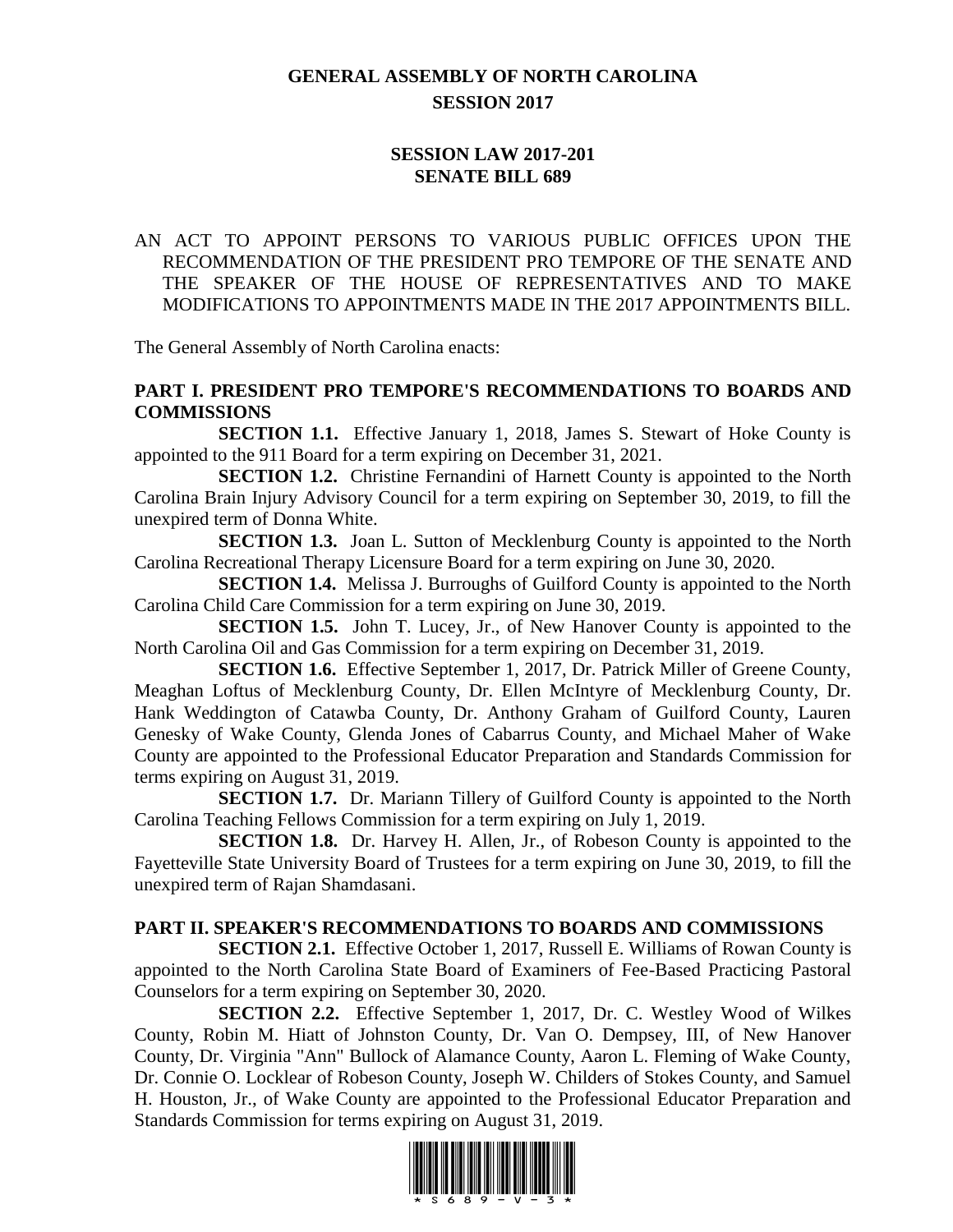**SECTION 2.3.** Dr. Jennifer W. Olsen of Wake County is appointed to the North Carolina Teaching Fellows Commission for a term expiring on July 1, 2019.

**SECTION 2.4.** Effective August 1, 2017, Phillip J. Strach of Wake County is appointed to the State Human Resources Commission for a term expiring on July 31, 2021.

**SECTION 2.5.** Effective January 1, 2018, Scott Aaron of Durham County is appointed to the State Board of Proprietary Schools for a term expiring on December 31, 2023.

**SECTION 2.6.** Jodie Ervin, Jr., of Wake County is appointed to the Fayetteville State University Board of Trustees for a term expiring on June 30, 2019, to fill the unexpired term of Bridget Chisholm.

### **PART III. TECHNICAL CORRECTIONS**

**SECTION 3.1.** Section 1.33 of S.L. 2013-353 reads as rewritten:

"**SECTION 1.33.** Phillip J. Strach of Wake County is appointed to the State Personnel Human Resources Commission for a term expiring on June 30, 2019. July 31, 2017."

**SECTION 3.2.** Section 1.11 of S.L. 2017-75 reads as rewritten:

"**SECTION 1.11.** Effective March 1, 2017, John E. Reid of Mecklenburg County is appointed to the North Carolina Capital Facilities Finance Agency Board of Directors for a term expiring on March 1, 2021. February 28, 2021."

**SECTION 3.3.** Section 1.33 of S.L. 2017-75 reads as rewritten:

"**SECTION 1.33.** Effective January 1, 2018, Anita Bachmann of Guilford County, Brian L. McGinnis of Gaston County, Dr. William G. Way, Jr., of Wake County, and Lisa P.Linda P. Shock of Orange County are appointed to the Board of Directors of the North Carolina Institute of Medicine for terms expiring on January 1, 2022.December 31, 2021."

**SECTION 3.4.** Section 1.56 of S.L. 2017-75 reads as rewritten:

"**SECTION 1.56.** Effective July 1, 2017, Thomas K.Thomas R. Lawing, Jr., of Mecklenburg County is appointed to the North Carolina Real Estate Commission for a term expiring on June 30, 2020."

**SECTION 3.5.** Section 1.58 of S.L. 2017-75 reads as rewritten:

"**SECTION 1.58.** If Senate Bill 257 of the 2017 Regular Session becomes law, then effective July 1, 2017,Effective October 1, 2017, Earl W. Willis, Jr., of Chowan County is appointed to the Board of Directors of Roanoke Island Historical Commission Association, Incorporated, for a term expiring on June 30, 2019.September 30, 2020."

**SECTION 3.6.** Section 1.61 of S.L. 2017-75 reads as rewritten:

"**SECTION 1.61.** Effective July 1, 2017, Enoch Mueller Moeller of Caldwell County is appointed to the North Carolina Board of Science, Technology, and Innovation for a term expiring on June 30, 2019."

**SECTION 3.7.** Section 2.20 of S.L. 2017-75 reads as rewritten:

"**SECTION 2.20.** Effective July 1, 2017, Phyllis P. Gibbs of Guilford County, Alan Hawkes of Guilford County, and Sherry T. Reeves of Pamlico County are appointed to the North Carolina Charter Schools Advisory Board for terms expiring on June 30, 2020.June 30, 2021."

**SECTION 3.8.** Section 2.36 of S.L. 2017-75 reads as rewritten:

"**SECTION 2.36.** If Senate Bill 257 of the 2017 Regular Session becomes law, then effective July 1, 2017, Effective October 1, 2017, Edward J. Danko of Dare County is appointed to the Board of Directors of Roanoke Island Historical Commission Association, Incorporated, for a term expiring on June 30, 2020.September 30, 2020."

**SECTION 3.9.** Section 2.37 of S.L. 2017-75 reads as rewritten:

"**SECTION 2.37.(a)** Effective July 1, 2017, Margaret Currin of Wake County, John R. Hemphill of Wake County, and Jeffrey T. Hyde of Guilford County are appointed to the Rules Review Commission for terms expiring on August 31, 2018.June 30, 2018.